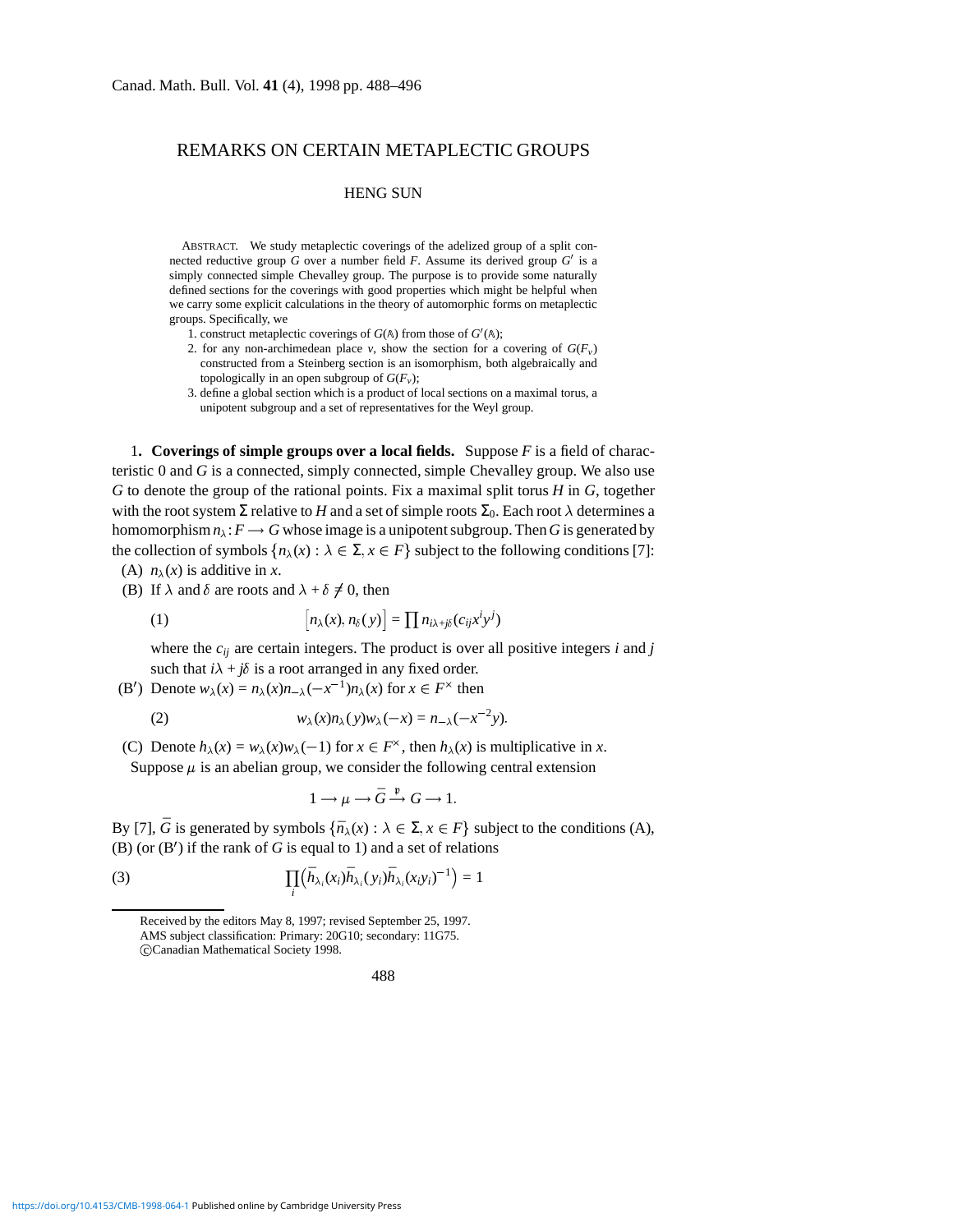where the product is over a finite set  $\{\lambda_i\}$  of roots in some order and

$$
\bar{w}_{\lambda}(x) = \bar{n}_{\lambda}(x)\bar{n}_{-\lambda}(-x^{-1})\bar{n}_{\lambda}(x), \quad \bar{h}_{\lambda}(x) = \bar{w}_{\lambda}(x)\bar{w}_{\lambda}(-1).
$$

We choose a section  $\hat{\mathfrak{s}}: G \to \bar{G}$  as follows. Denote by *N* (resp. *N'*) the subgroup of *G* (resp.  $\overline{G}$ ) generated by  $\{n_{\lambda}(x): \lambda > 0, x \in F\}$  (resp.  $\{\overline{n}_{\lambda}(x): \lambda > 0, x \in F\}$ ). Since the restriction of the projection  $\mathfrak p$  on  $N'$  is an isomorphism onto *N*, we define  $\hat{\mathfrak s}$  on *N* by

$$
\hat{\varphi}|_N = (\mathfrak{p}|_{N'})^{-1}.
$$

Fix an ordering in  $\Sigma_0$ . Then every element of *H* can be uniquely written as  $\Pi h_\lambda(x_\lambda)$  $(\lambda \in \Sigma_0 \text{ and } x_\lambda \in F^\times)$  in the fixed ordering. Define

(5) 
$$
\mathfrak{S}\left(\prod h_{\lambda}(x_{\lambda})\right)=\prod \bar{h}_{\lambda}(x_{\lambda}).
$$

Denote by  $\bar{H}$  the subgroup of  $\bar{G}$  generated by  $\{\bar{h}_{\lambda}(x): \lambda \in \Sigma, x \in F^{\times}\}\.$  Denote by  $\Re_{\tilde{G}}(\bar{H})$  the the normalizer of  $\bar{H}$  in  $\bar{G}$ . Then  $\Re_{\tilde{G}}(\bar{H})/\bar{H} \cong \Re_{G}(H)/H$  which we denote by *W*. Choose a system of representatives  $\{w(\tau) : \tau \in W\}$  (resp.  $\{\bar{w}(\tau) : \tau \in W\}$ ) in  $\Re_G(H)/H$  (resp.  $\Re_{\tilde{G}}(\tilde{H})$ ) for *W* as follows. If  $\lambda \in \Sigma_0$ , denote by  $\tau_\lambda$  the simple reflection relative to  $\lambda$ . Any  $\tau \in W$  can be written as a product  $\prod_{i=1}^{m} \tau_{\lambda_i}$  where  $\lambda_i \in \Sigma_0$  and *m* is the length  $\ell(\tau)$  of  $\tau$ . Define

$$
w(\tau) = \prod_{i=1}^m w_{\lambda_i}(1) \quad \left(\text{resp. } \bar{w}(\tau) = \prod_{i=1}^m \bar{w}_{\lambda_i}(1)\right).
$$

They are well-defined [3, p. 44]. Define

(6) 
$$
\hat{\varphi}(w(\tau)) = \bar{w}(\tau).
$$

We then define the section on *G* according to the Bruhat decomposition

(7) 
$$
\hat{s}(nhwn') = \hat{s}(n)\hat{s}(h)\hat{s}(w)\hat{s}(n') \quad \forall n, n' \in N, h \in H, w = w(\tau), \tau \in W.
$$

Remark that  $\frac{2}{3}$  does not depend on the particular Bruhat decomposition.

Denote by  $\sigma$  the 2-cocycle associated with the section  $\hat{\varphi}$ . For  $\lambda \in \Sigma_0$ , the subgroup *G*<sub> $\lambda$ </sub> generated by  $\{n_{\lambda}(x), n_{-\lambda}(x) : x \in F\}$  is isomorphic to SL(2). The function

$$
c_{\lambda}(x,y) = \sigma\big(h_{\lambda}(x),h_{\lambda}(y)\big) = \bar{h}_{\lambda}(x)\bar{h}_{\lambda}(y)\bar{h}_{\lambda}(xy)^{-1}
$$

on  $F^{\times} \times F^{\times}$  is a Steinberg cocycle [5, Section 8]. According to [5, p. 198], the value of  $\sigma$  on  $G_\lambda$  can be calculated explicitly. Every element in  $G_\lambda$  is uniquely of the form  $g_1(u,t) = n_\lambda(u)h_\lambda(t)$ ,  $u \in k$ ,  $t \in k^\times$  or of the form  $g_2(u,t,v) = n_\lambda(u)w_\lambda(t)n_\lambda(v)$ ,  $u, v \in k$ ,  $t \in k^{\times}$ . We then have

(8)  
\n
$$
\sigma(g_2(u, t, v), g_2(u', t', v')) = \begin{cases}\nc_{\lambda}(-t, -t')^{-1} & \text{if } w = -(v + u') = 0 \\
c_{\lambda}(tw^{-1}, w)^{-1}c_{\lambda}(tw^{-1}, t') & \text{if } w \neq 0;\n\end{cases}
$$
\n
$$
\sigma(g_2(u, t, v), g_1(u', t')) = c_{\lambda}(t, t'^{-1});
$$
\n
$$
\sigma(g_1(u, t), g_2(u', t', v')) = c_{\lambda}(t, t');
$$
\n
$$
\sigma(g_1(u, t), g_1(u', t')) = c_{\lambda}(t, t').
$$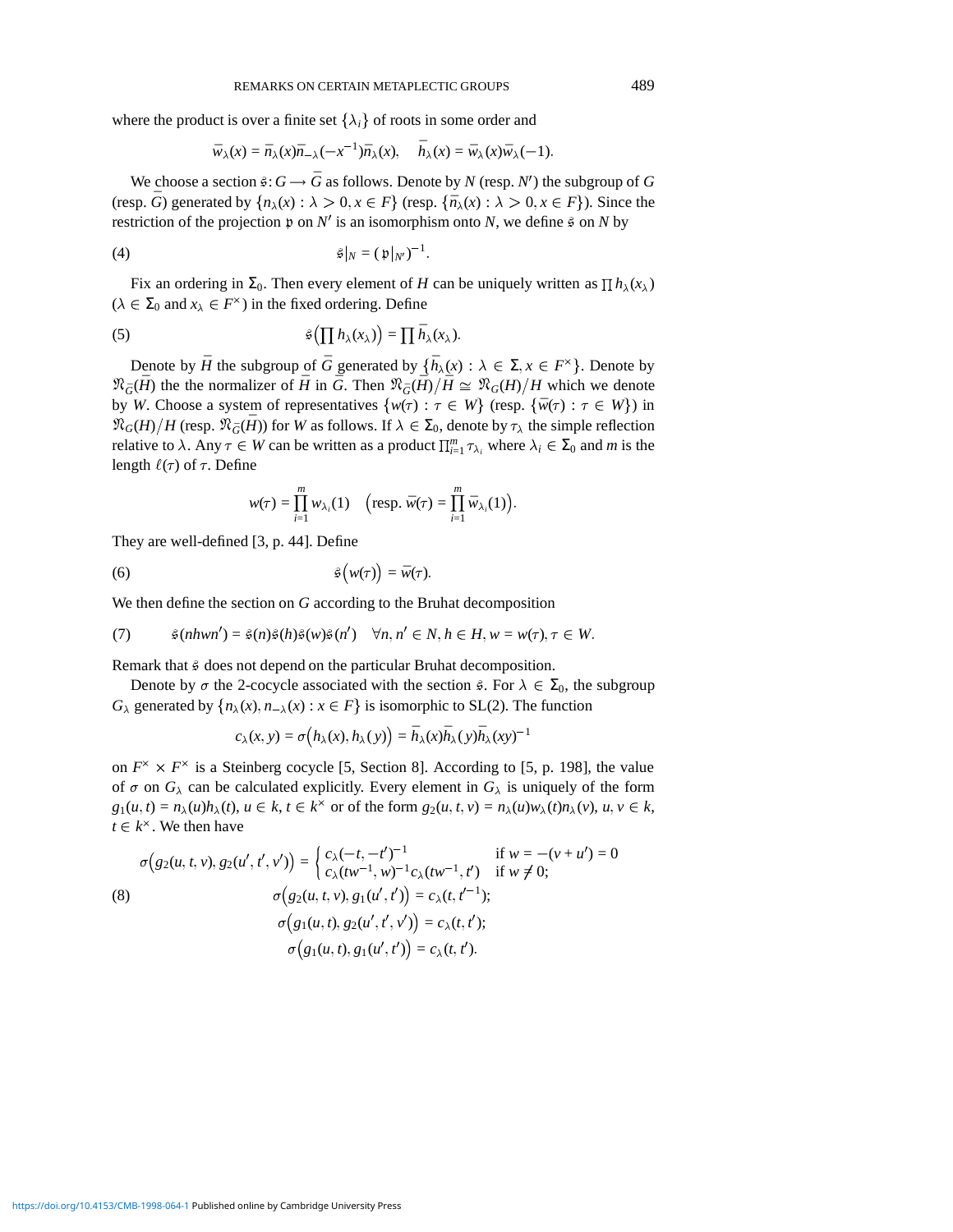Recall that if furthermore  $\lambda$  is a long root, then  $c_{\lambda}$  uniquely determines the extension  $\bar{G}$ .

In the rest of section, we assume *F* is a *p*-adic field and the abelian group  $\mu$  is given the discrete topology. The central extensions discussed in the sequel are topological. We first observe the following simple lemma.

LEMMA 1. Suppose G is a locally compact totally disconnected group and  $\bar{G}$  is a *central extension of G by a discrete abelian group*  $\mu$ . Assume that for any open subgroup *R,* [*R*ñ *R*] *contains a neighborhood of 1. Then there is an open subgroup U of G together with a section*  $\hat{\mathfrak{s}}_U$ :  $G \to \bar{G}$ , such that  $\hat{\mathfrak{s}}_U$  is an isomorphism on U, both algebraically and *topologically. Furthermore, there is an open subgroup V of U such that*  $\frac{\partial v}{\partial y}$  *is uniquely determined by the above property.*

PROOF. The existence of such  $\hat{\mathfrak{s}}_U$  follows from [6, Theorem 2  $e_4$ ]. Choose an open subgroup  $V \subset [U, U]$ . The uniqueness of  $\mathcal{E}_U|_V$  follows from the fact that  $\mathcal{E}_U|_U$  is a homomorphism.

Now we return to the simple group *G* over the *p*-adic field *F*. Denote by  $\mathcal{D}$  the ring of intergers in *F* and by  $\varpi$  a fixed generator of the prime ideal in  $\mathcal{D}$ . Denote by  $U_i$ the subgroup of *G* generated by  $\{n_{\lambda}(x) : x \in \overline{\omega}^{i} \mathcal{D}, \lambda \in \Sigma\}$ . Then  $U_i$ ,  $i > 0$  form a system of neighborhoods of 1 and the assumptions in Lemma 1 are satisfied. Denote  $K = G(\mathcal{D}) = U_0$ .

LEMMA 2. *There is an open subgroup U of G such that*  $\frac{3}{7}$  *is an isomorphism on U*, *both algebraically and topologically. Furthermore,*  $\hat{\mathfrak{s}}(U)$  *is normal in*  $\bar{K}$ .

PROOF. Choose a  $U = U_k$  and  $\hat{\sigma}_U$  as in Lemma 1. Define a section  $\hat{\sigma}'$  as follows. First,  $\hat{s}' = \hat{s}$  on *N* and *H*. Second, fix a  $\tau \in W$  and hence  $w = w(\tau)$ . Denote by  $N_{\tau}$  the subgroup of *N* generated by  $\{n_{\lambda}(x): \lambda > 0, \tau(\lambda) < 0, x \in F\}$ . Since  $U \cap NHw(\tau)N \neq \emptyset$ [8, p. 127, Theorem 23], define for  $u = n_{\tau} h w(\tau) n \in U$ ,  $n_{\tau} \in N_{\tau}$ ,  $h \in H$ ,  $n \in N$ ,

(9) 
$$
\hat{s}'(u,w) = \hat{s}'(h)^{-1}\hat{s}'(n_{\tau})^{-1}\hat{s}_U(u)\hat{s}'(n)^{-1}.
$$

Observe that  $\mathfrak{p}(\hat{s}'(u, w)) = w$  and  $\hat{s}'(u, w)$  is continuous in *u* for  $u \in U \cap NHw(\tau)N$ [5, p. 200] and hence must be constant. Define  $\hat{s}'(w) = \hat{s}'(u, w)$ ,  $u \in U$ . By the Bruhat decomposition, we can define the section  $\hat{\mathcal{F}}'$  on *G* by

$$
\tilde{s}'\big(n_{\tau}h w(\tau)n\big)=\tilde{s}(n_{\tau})\tilde{s}(h)\tilde{s}'\big(w(\tau)\big)\tilde{s}(n),\quad \forall \tau\in W, n_{\tau}\in N_{\tau}, h\in H, n\in N.
$$

It is easy to see that  $\hat{\beta}' = \hat{\beta}_U$  on *U*, so  $\hat{\beta}'$  satisfies the first property in this lemma.

We show  $\hat{s}' = \hat{s}$ . It is enough to show  $\hat{s}'(w(\tau)) = \hat{s}(w(\tau))$ , for any  $\tau \in W$ . If  $\tau$  is a reflection relative to a simple root  $\lambda$ , a straightforward calculation by (8) shows that  $\hat{z}$  is an isomorphism in a neighborhood hence must equal  $\hat{z}$  there by the uniqueness in Lemma 1. It then follows  $\hat{s}'(w_\lambda(1)) = \hat{s}(w_\lambda(1))$ . Now we show  $\hat{s}'(w(\tau)) = \hat{s}(w(\tau))$  by induction on  $\ell(\tau)$ . Suppose this is true for  $\ell(\tau) = k - 1$ . If  $w(\tau) = h^{-1}n_1un_2$ , for  $h \in H$ ,  $n_1, n_2 \in N$ ,  $u \in U$ , then  $\mathfrak{F}(w(\tau)) = \mathfrak{F}(h)^{-1} \bar{n}_1 \mathfrak{F}(u) \bar{n}_2$ ,  $\bar{n}_1, \bar{n}_2 \in N'$ . We consider  $\tau \cdot \tau_{\lambda_k}$  and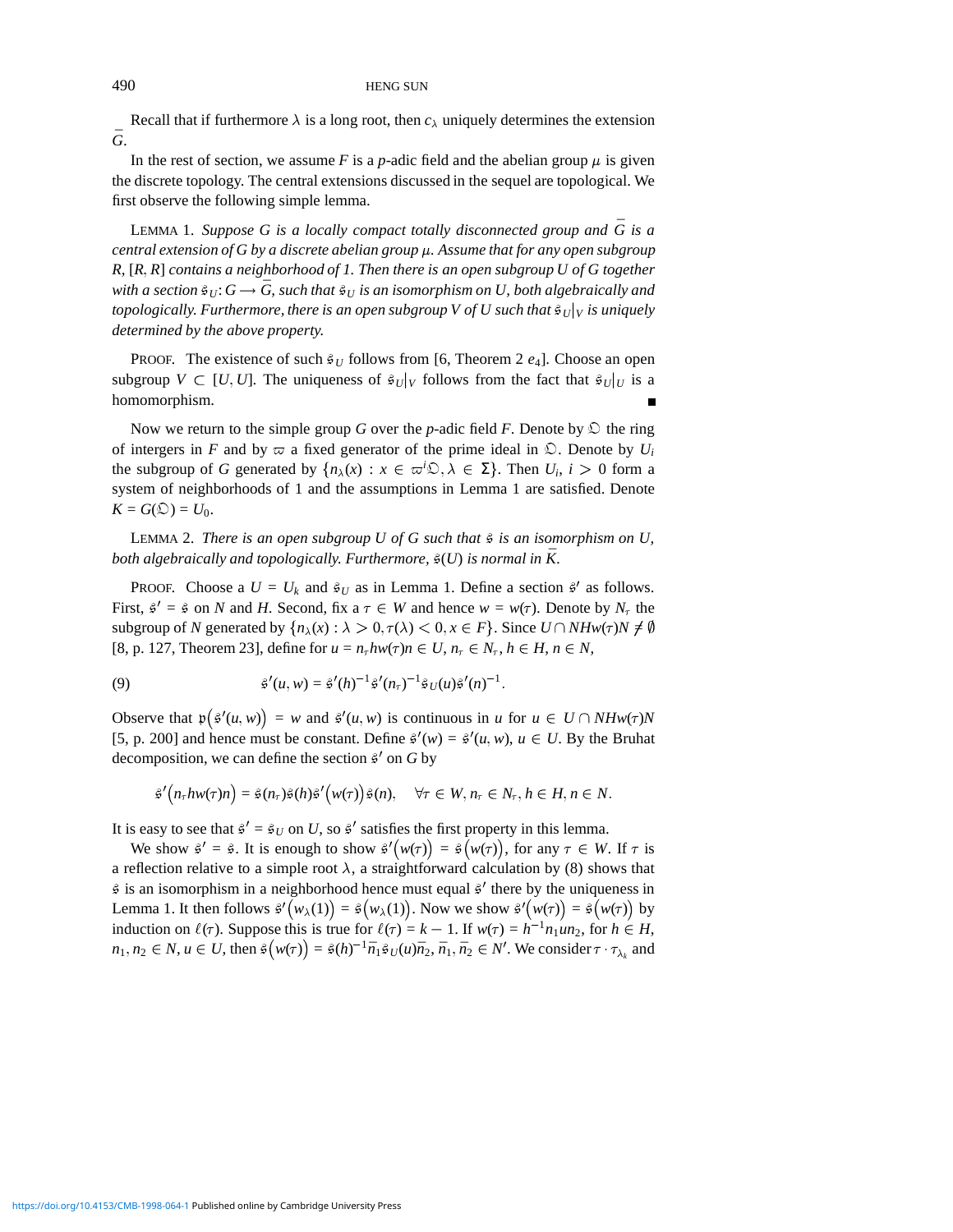assume  $\ell(\tau \tau_{\lambda_k}) = k$ . Suppose *n* is the order of the group of all roots of unity in *F*. Choose an  $x \in -F^{\times n}$  close to 0. Observe that for any  $h \in H$ ,  $\lambda \in \Sigma$ ,  $\bar{h}_{\lambda}(-x)\hat{\varphi}(h) = \hat{\varphi}(\bar{h}_{\lambda}(-x)h)$ . By applying the relations in [3, Lemme 5.2.] we get

$$
\begin{aligned}\n\hat{\varphi}\big(w(\tau)\big)\bar{w}_{\lambda_k}(1) &= \hat{\varphi}\big(w(\tau)\big)\bar{h}_{\lambda_k}(-x^{-1})^{-1}\bar{n}_{\lambda_k}(-x^{-1})\bar{n}_{-\lambda_k}(x)\bar{n}_{\lambda_k}(-x^{-1}) \\
&= \bar{h}_{\tau(\lambda_k)}(-x^{-1})^{-1}\bar{n}_3\hat{\varphi}\big(w(\tau)\big)\bar{n}_{-\lambda_k}(x)\bar{n}_{\lambda_k}(-x^{-1}) \\
&= \bar{h}_{\tau(\lambda_k)}(-x^{-1})^{-1}\bar{n}_3\big(\hat{\varphi}(h)^{-1}\bar{n}_1\hat{\varphi}_U(u)\bar{n}_2\big)\bar{n}_{-\lambda_k}(x)\bar{n}_{\lambda_k}(-x^{-1}) \\
&= \hat{\varphi}\big(hh_{\tau(\lambda_k)}(-x^{-1})\big)^{-1}\bar{n}_4\hat{\varphi}_U(u)\bar{n}_{-\lambda_k}(x)\bar{n}_5.\n\end{aligned}
$$

In the above expressions,  $\bar{n}_3$ ,  $\bar{n}_4$  and  $\bar{n}_5$  are certain elements in N'. Since  $\bar{s}_U(u)\bar{n}_{-\lambda_k}(x) \in$  $\mathfrak{s}_U(U)$ , we conclude  $\mathfrak{s}(w(\tau)w_{\lambda_k}(1)) = \mathfrak{s}'(w(\tau)w_{\lambda_k}(1))$ . This complete the proof of the first assertion.

For the second assertion, observe that for any  $k \in K$ , the section  $\hat{\varphi}(k)\hat{\varphi}(k^{-1}uk)\hat{\varphi}(k)^{-1}$ is also a homomorphism on  $U$ , hence must equal  $\frac{3}{7}$  by the uniqueness.

2**. Coverings of certain reductive groups over local field.** Suppose *F* is a field of characteristic 0 and  $\mu$  is an abelian group. Suppose *G* is a connected reductive group split over *F* whose derived group  $G' = [G, G]$  is a simply connected simple Chevalley group. Here we denote  $[g,h] = ghg^{-1}h^{-1}, g,h \in G$  and denote by  $[G,G]$  the subgroup of *G* generated by  $\{[g,h]: g,h \in G\}$ . We also use *G* to denote the group of rational points of *G*. Fix maximal split tori *H* and *S* of *G*<sup> $\prime$ </sup> and *G* respectively such that  $S = H \times T$ for a subtorus *T* of *S*. It is not hard to show that

LEMMA 3. *The group G is isomorphic to the semi-direct product*  $G' \rtimes T$  *as algebraic groups, with G' normal in G.* 

To discuss coverings of *G*, we first make the following definition. We call the data  $(\overline{G'}, \overline{T}, \alpha)$  an admissible couple of extensions if

1.  $\overline{G'}$  is a central extension of  $G'$  by  $\mu$  with the projection  $\mathfrak{p}_0: \overline{G'} \to G'$ ;

- 2.  $\bar{T}$  is a central extension of *T* by  $\mu$ ;
- 3.  $\alpha$  is an action of *T* on  $\overline{G'}$  such that

(10)  $\alpha(t)(\xi) = \xi$ ,  $\forall t \in T$ ,  $\xi \in \mu$ ;  $\mathfrak{p}_0(\alpha(t)(g)) = t\mathfrak{p}_0(g)t^{-1}$ ,  $\forall t \in T$ ,  $g \in \overline{G'}$ .

The above action  $\alpha$  gives rise to an action of  $\overline{T}$  on  $\overline{G'}$  by the requirement that  $\mu$  acts on  $\overline{G'}$  trivially.

Given an admissible couple of extensions  $(\overline{G'}, \overline{T}, \alpha)$ , we can construct a central extension  $\bar{G}$  of *G* by  $\mu$  as follows. Define the semi-direct product  $\bar{G}^{\prime} \rtimes \bar{T}$  relative to the action  $\alpha$ . The multiplication is given by  $(g_1, t_1)(g_2, t_2) = (g_1\alpha(t_1)(g_2), t_1t_2)$ , for  $(g_i, t_i) \in \overline{G'} \rtimes \overline{T}$ ,  $i = 1, 2$ . The group  $\mu$  is a central subgroup of  $\overline{G'} \rtimes \overline{T}$  via the map  $\xi \mapsto (\xi, \xi^{-1})$ ,  $\forall \xi \in \mu$ . It is then immediate that the quotient group  $(\overline{G'} \rtimes \overline{T})/\mu$  is a central extension of  $T \rtimes G' = G$ .

Conversely, suppose  $\bar{G}$  is a central extension of *G* by  $\mu$ . Restrictions give central extensions  $\overline{G'}$  and  $\overline{T}$  of  $G'$  and  $T$  by  $\mu$  respectively. Define an action  $\alpha$  of  $T$  on  $\overline{G'}$  by  $\alpha(t)(g) = \frac{\beta}{2}T(t)g\frac{\beta}{2}T(t)^{-1}$ , where  $t \in T$ ,  $g \in G'$  and  $\frac{\beta}{2}T$  is a section  $T \to \overline{T}$ . Then  $(\overline{T}, \overline{G'}, \alpha)$ is an admissible couple of extensions.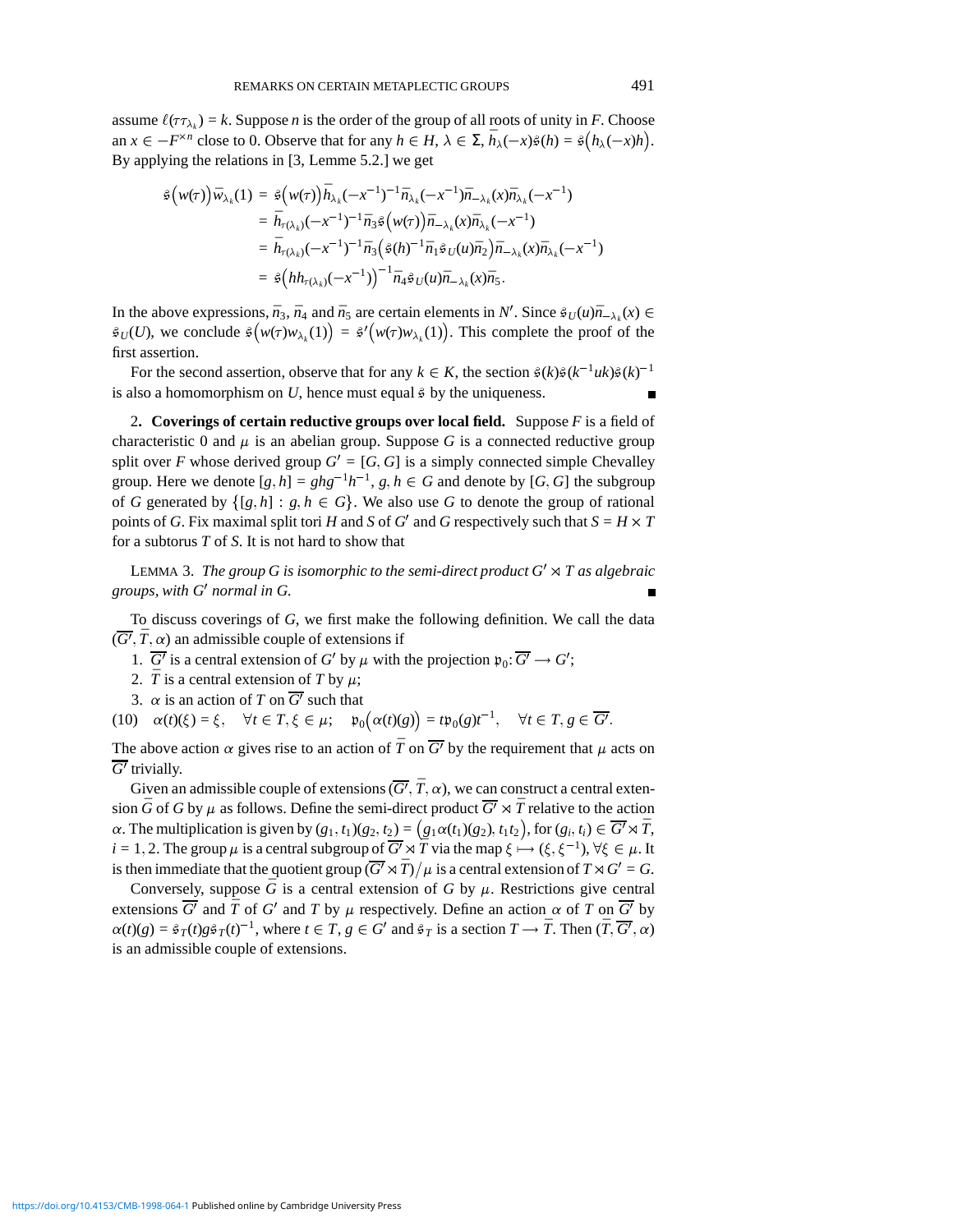Two admissible couples of extensions  $(\overline{G'}, \bar{T}, \alpha)$  and  $(\tilde{G'}, \tilde{T}, \beta)$  are said to be equivalent if there are equivalences of group extensions  $\phi_0: \overline{G'} \to \tilde{G'}$  and  $\phi_T: \overline{T} \to \tilde{T}$  such that  $\phi_0(\alpha(t)(g)) = \beta(t)(\phi_0(g))$ . It is routine to show the following lemma.

LEMMA 4. *There is a one to one correspondence between the set of equivalence classes of central extensions*  $\bar{G}$  *of G by*  $\mu$  *and the set of equivalence classes of admissible*  $\mathit{couples}$   $(\overline{G'}, \overline{T}, \alpha)$  given by the following two inverse maps:

$$
\Phi: \bar{G} \mapsto (\overline{G'}, \bar{T}, \text{ conjugation in } \bar{G});
$$
  

$$
\Phi^{-1}: (\overline{G'}, \bar{T}, \alpha) \mapsto (\overline{G'} \rtimes \bar{T})/\mu.
$$

Now fix a central extension  $\bar{G}$  of *G* by  $\mu$ . Suppose  $(\overline{G'}, \overline{T}, \alpha)$  is the associated admissible couple of extensions as in the above lemma. Define the section  $\hat{s}_0$  for the extension  $\overline{G'}$  by (4), (5), (6), (7). Fix a section  $\hat{\varepsilon}_T$  for the extension  $\overline{T}$ . Define a section  $\hat{\varepsilon}$  on *G* by

(11) 
$$
\hat{\varphi}(gt) = \hat{\varphi}_0(g)\hat{\varphi}_T(t), \quad g \in G', t \in T.
$$

Denote by  $\sigma$  the two cocycle associated with  $\hat{\sigma}$ . We have for any  $g \in G', t \in T$ 

(12) 
$$
\alpha(t)(g) = \mathfrak{F}(tgt^{-1})\sigma(t,g).
$$

Then  $\alpha$  being a group action implies that for any  $g, g_1, g_2 \in G'$ ,  $t, t_1, t_2 \in T$ ,

(13) 
$$
\sigma(t_1t_2, g) = \sigma(t_1, t_2gt_1^{-1})\sigma(t_2, g);
$$

(14) 
$$
\sigma(t, g_1g_2)\sigma(g_1, g_2) = \sigma(t, g_1)\sigma(t, g_2)\sigma(tg_1t^{-1}, tg_2t^{-1});
$$

(15) 
$$
\sigma(g_1t_1, g_2t_2) = \sigma(g_1, t_1g_2t_1^{-1})\sigma(t_1, t_2)\sigma(t_1, g_2).
$$

Denote by  $\epsilon_{\lambda}$  the character on *T* such that  $\alpha(t)(n_{\lambda}(x)) = n_{\lambda}(\epsilon_{\lambda}(t)x)$ .

LEMMA 5. *Suppose*  $\mu$  *is finite. Fix a positive root*  $\lambda$ *. For any*  $t \in T$ *,*  $x \in F^{\times}$ *,* 

$$
\sigma(t, n_{\lambda}(x)) = 1;
$$

$$
\sigma(t, w_{\lambda}(x)) = 1;
$$

(18) 
$$
\sigma(t, h_\lambda(x)) = c_\lambda(x, \epsilon_\lambda(t))^{-1}.
$$

PROOF. By our construction of  $\hat{\sigma}_0$ ,  $\sigma(g, n) = \sigma(n, g) = 1$  for any  $n \in N$  and  $g \in G'$ . A straightforward calculation by (8) shows that

$$
\sigma\big(tw_{\lambda}(x)t^{-1},tw_{\lambda}(-1)t^{-1}\big)\sigma\big(w_{\lambda}(x),w_{\lambda}(-1)\big)^{-1}=c_{\lambda}\big(x,\epsilon_{\lambda}(t)\big)^{-1}.
$$

Applying (14), we get for any simple root  $\lambda$ , any  $x, y \in F^{\times}$ ,

(19) 
$$
\sigma(t, n_{\lambda}(x+y)) = \sigma(t, n_{\lambda}(x))\sigma(t, n_{\lambda}(y))
$$

(20) 
$$
\sigma(t, n_{-\lambda}(x+y)) = \sigma(t, n_{-\lambda}(x))\sigma(t, n_{-\lambda}(y))
$$

(21) 
$$
\sigma(t, w_{\lambda}(x)) = \sigma(t, n_{\lambda}(2x))\sigma(t, n_{-\lambda}(-x^{-1}))
$$

(22) 
$$
\sigma(t, h_\lambda(x)) = \sigma(t, n_\lambda(2x-2))\sigma(t, n_{-\lambda}(-x^{-1}+1))c_\lambda(x, \epsilon_\lambda(t))^{-1}.
$$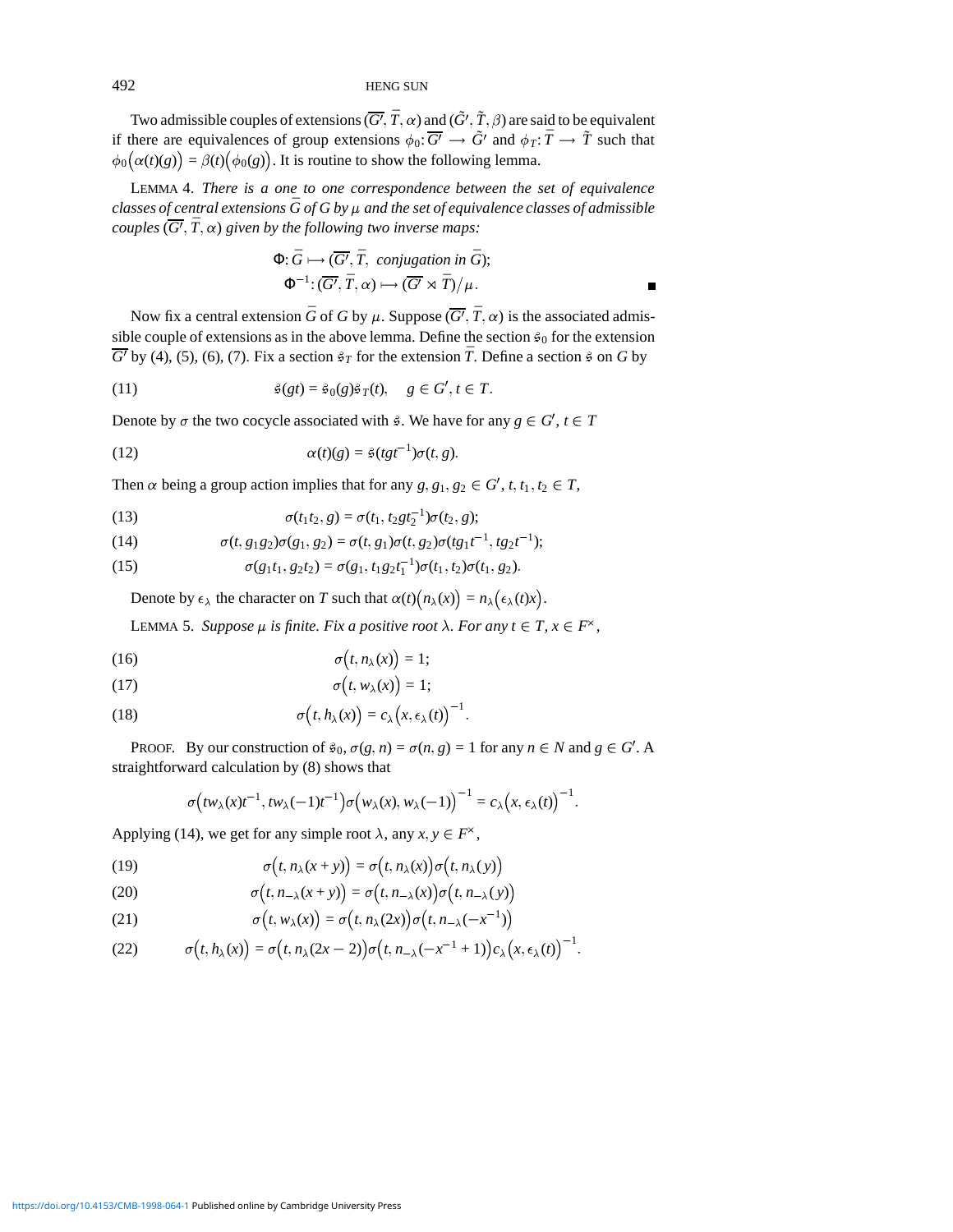The identity (19) implies that  $\sigma(t, n_\lambda(x)) = \sigma(t, n_\lambda(x/n))^n = 1$  which is (16). Similarly, (20) implies  $\sigma(t, n_{-\lambda}(x)) = 1$ . Identities (21) and (22) give (17) and (18) respectively.

It is immediate by the above lemma that

$$
\sigma(g,n)=\sigma(n,g)=1, \quad \forall n\in N, g\in G.
$$

PROPOSITION 1. *Denote by*  $L(G', \mu)$  *the subgroup of*  $H^2(G', \mu)$  *consisting of elements corresponding to bilinear Steinberg cocycles. There is an injective homomorphism*

(23) 
$$
\Phi: H^2(G,\mu) \hookrightarrow H^2(G',\mu) \times H^2(T,\mu)
$$

*whose image contains*  $L(G', \mu) \times H^2(T, \mu)$ *.* 

PROOF. Lemma 4 gives the map  $\Phi$  in the proposition. Once we fix central extensions  $\overline{T}$  and  $\overline{G'}$ , the action of *T* on *G'* is uniquely determined by (12), (14) and Lemma 5. So Φ is injective.

We now show the image of  $\Phi$  contains  $L(G, \mu) \times H^2(T, \mu)$ . This is equivalent to constructing a group action  $\alpha$  of *T* on  $\overline{G}$ <sup>0</sup> satisfying (10) if we are given a covering  $\overline{G}$ <sup>0</sup> whose corresponding Steinberg cocycle is bilinear.

Define the action  $\alpha$  of *T* on  $N'_{\lambda} = {\overline{n_{\lambda}}(x) : \lambda \in \Sigma, x \in F}$  in the obvious way:  $\alpha(t)(\bar{n}_{\lambda}(x)) = \bar{n}_{\lambda}(\epsilon_{\lambda}(t)x)$ . Since  $N_{\lambda}, \lambda \in \Sigma$ , generate *G'*, we can extend  $\alpha$  to  $T \times G'$  if the relations (A), (B), (B'), (C) and (3) still hold after we replace each  $\bar{n}_{\lambda}(x)$ , by  $\bar{n}_{\lambda}(\epsilon_{\lambda}(t)x)$ ,  $\lambda \in \Sigma$ ,  $x \in F$ . We then need to check (10). All the above can be seen by straightforward calculations.

We remark that Lemma 5 and hence Proposition 1 are still true even if  $\mu$  is infinite. However, we do not need it in the following discussion.

In the rest of this section we suppose  $F$  is a completion of a number field containing the group  $\mu_r$  of all *n*-th roots of unity. Then *G* becomes a topological group. It is not hard to see that in Lemma 4,  $\Phi$  and  $\Phi^{-1}$  send topological extensions to topological extensions, so Proposition 1 is true for topological extensions. By [5, Theorem 3.1], a topological Steinberg cocycle on *F* valued in a group of roots of unity in *F* is always bilinear. So we have

COROLLARY 1. Suppose F is a p-adic field containing the group  $\mu_n$  of n-th roots of *unity. There is one and only one central extension*  $\bar{G}$  *of*  $G$  *by*  $\mu_n$  *such that its restrictions to G'* and T are the given central extensions  $\overline{G'}$  and  $\overline{T}$  respectively, both by  $\mu_n$ .

Denote by *K* the subgroup of *G* generated by  $G'(\mathcal{Q})$  and  $T(\mathcal{Q})$ . Then *K* is a maximal compact subgroup of *G*. Suppose  $\overline{G}$  is a topological covering of *G*.

COROLLARY 2. *There is a section*  $\bar{\mathfrak{s}}_T: T \to \bar{T}$  such that the section  $\bar{\mathfrak{s}}$  defined by (11) *is an isomorphism on an open subgroup U, both algebraically and topologically. Furthermore,*  $\mathfrak{F}(U)$  *is normal in*  $\overline{K}$ *.*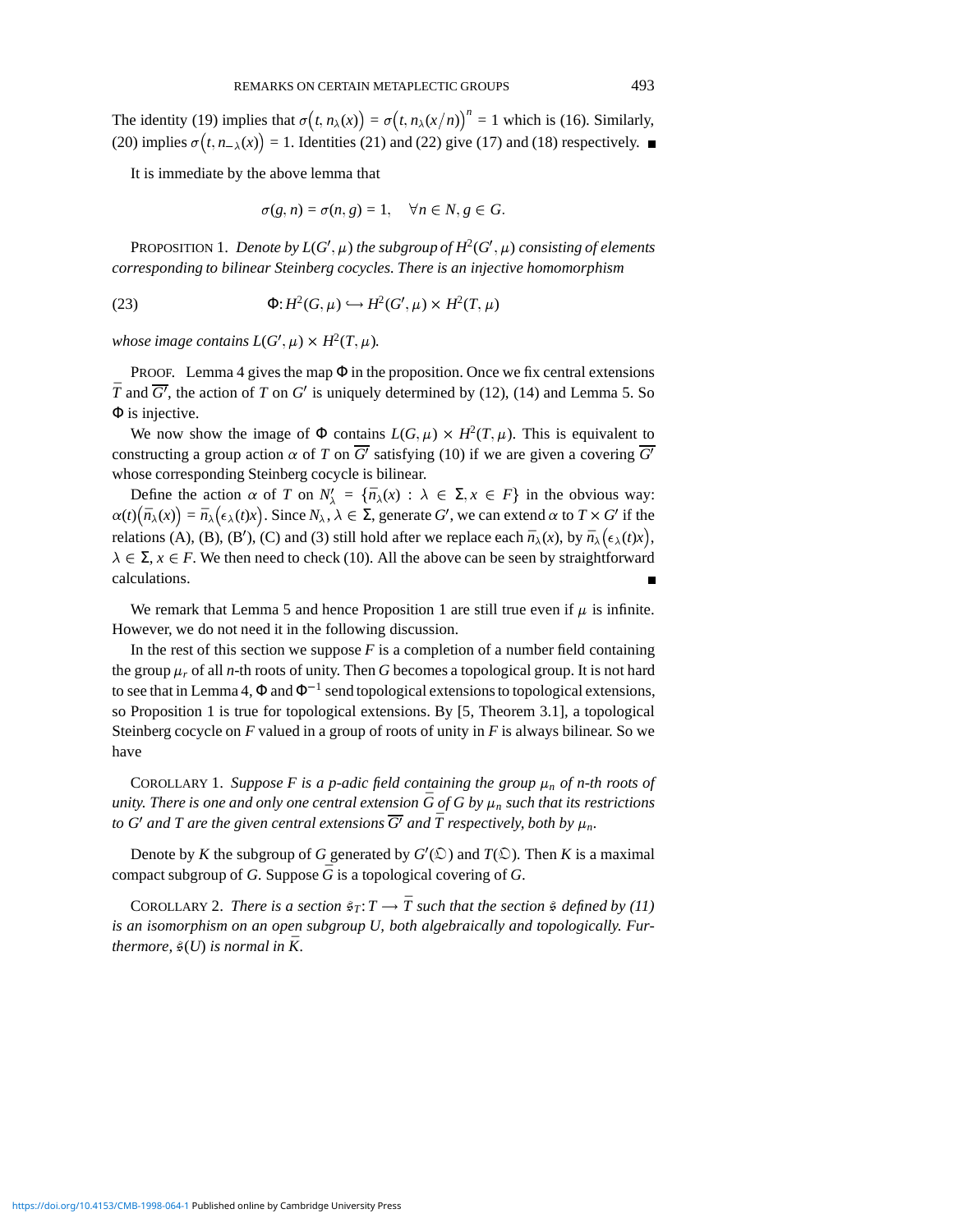PROOF. By Lemma 1, there is an open subgroup *U* of  $\bar{G}$  and a section  $\bar{g}_U: U \to \bar{U}$ which is also a homomorphism. Extend  $\frac{\partial g}{\partial T}$  to a section  $\frac{\partial g}{\partial T}$  on *T*. It is then not hard to see that  $\hat{\mathfrak{s}}_T$  satisfies all the properties in the corollary.

It follows from the above corollary that for any open normal subgroup *V*of*K* contained in *U*,  $\mathcal{G}(V)$  is normal in  $\overline{K}$ .

**3. Global metaplectic groups.** Suppose  $\mu$  is a finite abelian group and *F* is a number field. Denote by A the ring of adeles over *F*. Suppose *G* is a connected reductive group split over  $F$  whose derived group  $G'$  is a connected, simply connected simple Chevalley group. As in Section 2, denote by  $S = H \times T$  the maximal split torus in G and write  $G = G' \rtimes T$ . We consider metaplectic coverings  $\bar{G}(\mathbb{A})$  of  $G(\mathbb{A})$  by  $\mu$ . By definition, they are central extensions of  $G(A)$  by  $\mu$  which split over  $G(F)$ .

If L is a subgroup of  $G(A)$  we denote by  $\bar{L}$  the inverse image under the natural projection  $\bar{G}(\mathbb{A}) \rightarrow G(\mathbb{A})$ . By [4, I.1.2. Remark], the following properties on the covering  $\overline{G(\mathbb{A})}$  are satisfied:

- 1. For any non-archimedean place  $\nu$ , there is an open subgroup  $U_{\nu}$  where the covering  $G(F_v)$  splits.
- 2. For almost all places *v*, the above  $U_v$  can be chosen to be  $K_v$ .

We then can choose a section  $\hat{\varepsilon}_T$ :  $T(\mathbb{A}) \to \overline{T(\mathbb{A})}$  with the following property. Denote  $\mathfrak{s}_{T,v} = \mathfrak{s}_T|_{T(F_v)}$ . The following two conditions must be satisfied:

- 1. For any non-archimedean place *v*, there is an open subgroup  $U_{T,v}$  of  $T(F_v)$  on which  $\hat{\sigma}_{T,v}$  is an isomorphism both algebraically and topologically;
- 2. For almost all places *v*, the above  $U_{T,v}$  is  $T(\mathcal{D}_v)$ ;
- 3. The map  $\frac{\epsilon}{T}$ *T*<sub>*I*</sub> $\frac{\epsilon}{T}$  is a homomorphism.

The existence of such  $\hat{s}$  is obvious.

Denote by *V* a finite set of places containing all archimedean ones such that for any  $v \notin V$ , the residue class field of  $F_v$  has at least four elements and *v* is relatively prime to the order of the group of all roots of unity in *F*. By [5, Lemma 11.3], for any  $v \notin V$ ,  $\overline{G}$ splits over  $G'(\mathcal{D}_v)$ . Since  $[G'(\mathcal{D}_v), G'(\mathcal{D}_v)] = G'(\mathcal{D}_v)$ , there is a unique homomorphism  $\kappa_v: G'(\mathbb{Q}_v) \to G'(\mathbb{Q}_v)$ . Denote  $\mathfrak{W} = \{w(\tau) : \tau \in W\}$  which is a set of representatives of the Weyl group *W*.

LEMMA 6. For  $v \notin V$ , the homomorphism  $\kappa_v$  defined above equals  $\tilde{\varepsilon}_v$  on  $H(\mathfrak{O}_v)$ ,  $N(F_v)$  *and*  $\mathfrak{B}$ *.* 

**PROOF.** We need to check  $\kappa_v = \hat{\varepsilon}_v$  on  $H_\lambda(\mathcal{D}_v)$ ,  $N_\lambda(F_v)$  and  $w_\lambda(1)$  for any simple root  $\lambda$ . Then everything boils down to the case of SL(2). The calculations are straightforward by the Kubota's construction of  $\kappa$  (refer to [2, Theorem 2]).

We extend the  $\kappa_v$  to a section, which we still denote by  $\kappa_v$ , on  $G(F_v)$  by the conditions  $\kappa_v(gt) = \kappa_v(g)\tilde{\varepsilon}_v(t)$ , for any  $g \in G'(\mathcal{D}_v)$  and  $t \in T(\mathcal{D}_v)$ ;  $\kappa_v = \tilde{\varepsilon}_v$  on  $G(F_v) - G(\mathcal{D}_v)$ .

COROLLARY 3. *For*  $v \notin V$ , the section  $\kappa_v$  defined above is a Borel section and equals  $\hat{\mathcal{G}}_{\nu}$  *on*  $S(\mathcal{D}_{\nu})$ *,*  $N(F_{\nu})$ *,*  $\mathcal{W}$  *and*  $G(F_{\nu}) - G(\mathcal{D}_{\nu})$ *.*  $\blacksquare$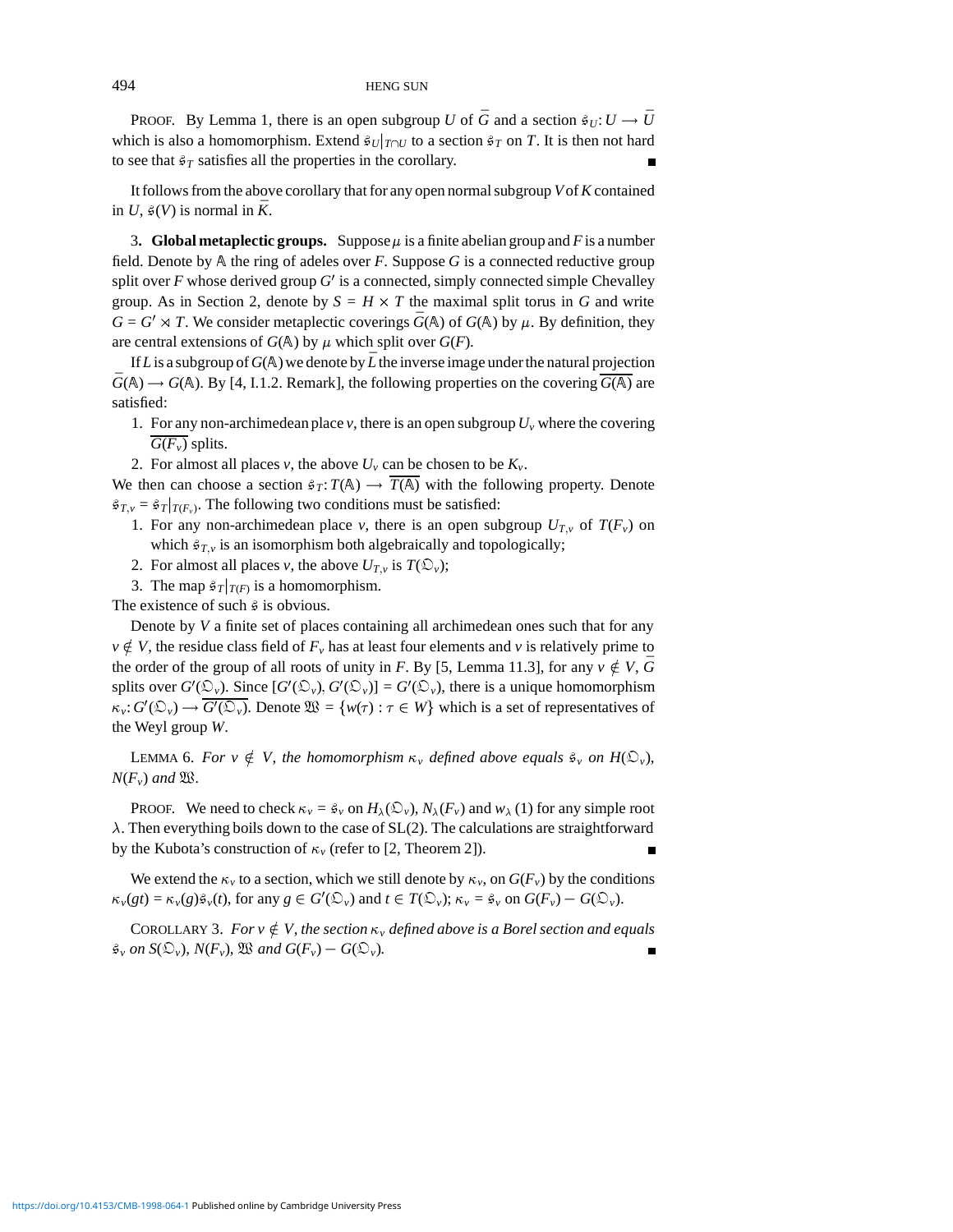Denote  $K_v^* = \kappa_v(K_v)$ . Denote by  $\prod_v \overline{G(F_v)}[K_v^*]$  the restrictive direct product of  $\overline{G(F_v)}$ relative to  $K^*_{\nu}$  ( $\nu \notin V$ ). It is easy to see the following two groups are isomorphic:

$$
\overline{G(\mathbb{A})}\cong \prod_{v}\overline{G(F_{v})}[K_{v}^{*}]/M
$$

where *M* is the subgroup generated by the elements of the form  $(\ldots, \xi, \ldots, \xi^{-1}, \ldots)$ ,  $\xi \in \mu$ , with  $\xi$  and  $\xi^{-1}$  at the *v*-th place and the *w*-th place respectively. For simplicity, we identify the two groups.

We define the global section  $\hat{\varphi}$  for the covering by  $\hat{\varphi}(g) = \prod_{v \in V} \hat{\varphi}_v(g_v) \cdot \prod_{v \notin V} \kappa_v(g_v)$ for  $g = \prod_v g_v \in G(\mathbb{A})$ . Remark that if *F* is a totally imaginary then  $\hat{s}$  is an isomorphism on an open subgroup of  $G(A)$ .

Denote by  $\sigma$  the two cocycle associated with the section  $\tilde{\sigma}$ . By Corollary 3, we get

COROLLARY 4. *The global cocycle*  $\sigma$  equals  $\prod_{\nu} \sigma_{\nu}$  on  $S(\mathbb{A}) \times S(\mathbb{A})$  where each  $\sigma_{\nu}$  is *the local two cocycle associated with the section*  $\hat{\mathfrak{s}}_v$  *for the local covering*  $G(F_v)$ *.* 

Fix a long root  $\lambda$  and call the function  $\sigma(h_\lambda(\cdot), h_\lambda(\cdot))$  on  $\mathbb{A}^\times \times \mathbb{A}^\times$  the Steinberg cocycle for  $\overline{G(A)}$ . For each natural number *n* such that *F* contains the group  $\mu_n$  of all *n*-th roots of unity, we denote by  $\sqrt[n]{G'(\mathbb{A})}$  the covering of  $G'(\mathbb{A})$  given by the Steinberg cocycle  $(\cdot, \cdot) = \prod_{\nu} (\cdot, \cdot)_{\nu}$ , where  $(\cdot, \cdot)_{\nu}$  is the *n*-th Hilbert symbol. The following lemma is a variation of  $[3,$  Théorème 11.3].

LEMMA 7. For any metaplectic covering of  $G'(\mathbb{A})$  by a finite abelian group  $\mu$ , there are *a natural number n and injective homomorphisms*  $\phi_\mu: \mu_n \to \mu$  *and*  $\phi: \overline{^nG'(\mathbb{A})} \to \overline{G'(\mathbb{A})}$ *such that the following diagram commutes:*

$$
\begin{array}{ccccccc}\n1 & \longrightarrow & \mu_n & \longrightarrow & \overline{rG'(A)} & \longrightarrow & G'(A) & \longrightarrow & 1 \\
& & \downarrow_{\phi_\mu} & & \downarrow_{\phi} & & \parallel \\
1 & \longrightarrow & \mu & \longrightarrow & \overline{G'(A)} & \longrightarrow & G'(A) & \longrightarrow & 1.\n\end{array}
$$

*The number n is uniquely determined.*

Applying the above lemma to our reductive group *G*, we get

COROLLARY 5. For any metaplectic covering  $\overline{G(A)}$  of  $G(A)$  by a finite abelian group  $\mu$ , there is a uniquely determined positive integer n such that the restriction of  $\overline{G(A)}$  to  $G'(\mathbb{A})$  *is a trivial covering of*  $\overline{{}^nG'(\mathbb{A})}$ *.* 

We summarize the results in this note in the following theorem.

THEOREM 1. Suppose  $\mu$  is a finite abelian group and G is a connected reductive *group split over a number field F. Assume its derived group G*<sup>0</sup> *is simply connected simple Chevalley group. Then any metaplectic covering*  $\overline{G(\mathbb{A})}$  *of*  $G(\mathbb{A})$  *by*  $\mu$  *is given by (up to isomorphisms) a positive integer n and a metaplectic covering*  $\overline{T(A)}$  *of*  $T(A)$  *by*  $\mu$  such that the Steinberg symbol for  $\overline{G(\mathbb{A})}$  is given by the product  $\prod_{v}(\cdot,\cdot)_{v}$  of local n-th *Hilbert symbols.*